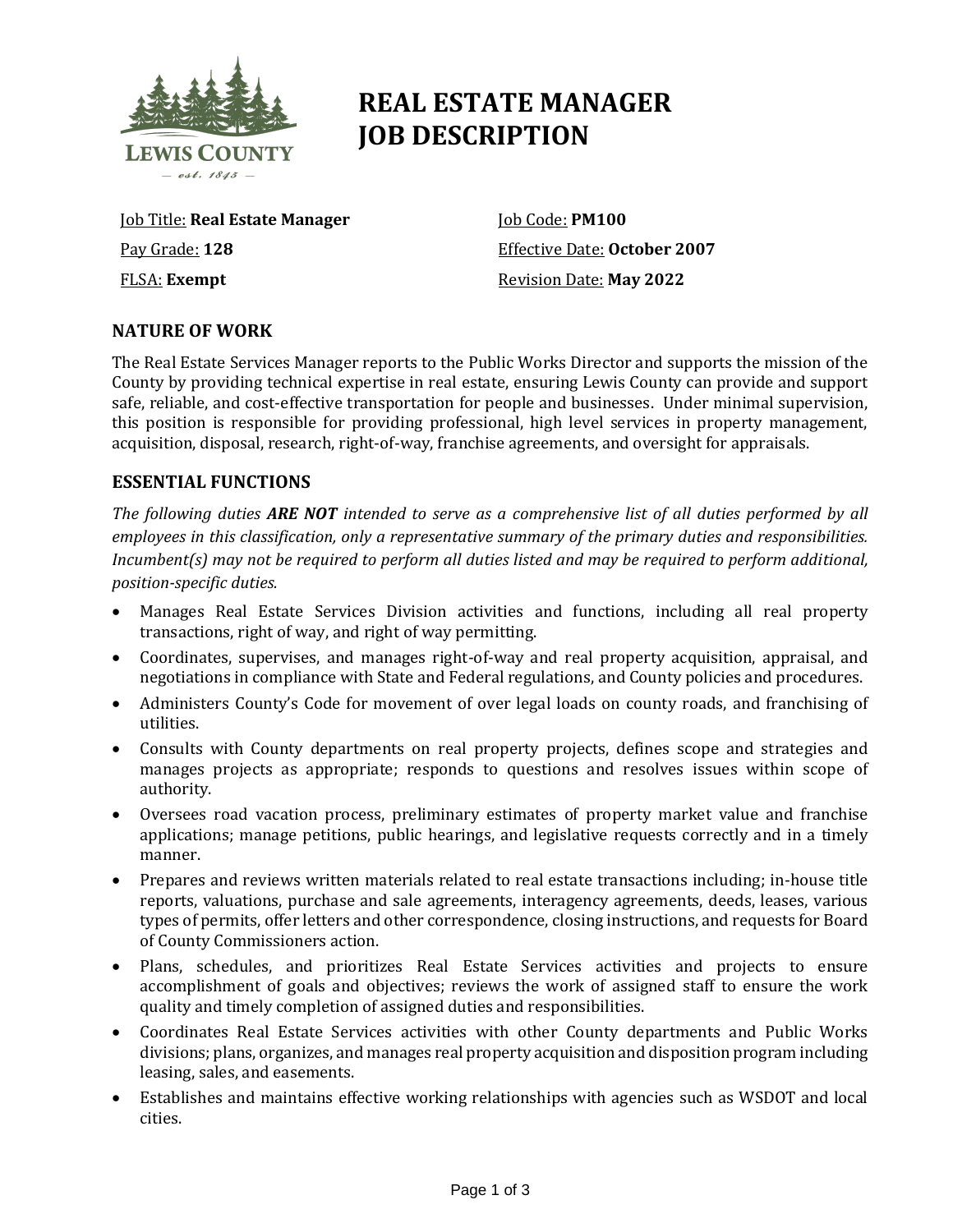- Applies county, state and federal laws including the WSDOT Right of Way Manual and the Local Agency Guide (LAG) Manual, regarding Property Management of County owned property.
- Assigns, reviews, and approves all appraisals; ensures the accuracy of files and other legal documents as a matter of public record in accordance with State law.
- Plans and manages the tasks and projects of staff, trains and coaches staff, monitors workload, develops staff skills, and evaluates performance.
- Oversees special Real Estate programs and projects; provides leadership, direction, and guidance in real estate strategies and procedures; represents the County in a variety of public forums and interagency meetings; ensures effective communication of strategies and issues.
- Manages division budget preparation and administration; monitors and controls expenditures; collects operational and administrative information and compiles data for reports; analyzes and reports usage statistics.
- Serves as subject matter expert on Real Estate issues; prepares special and recurring reports and proposals for special projects and other Property Management plans.

## **WORKING ENVIRONMENT / PHYSICAL DEMANDS**

Work is typically performed in the office includes utilizing a computer, sitting and standing for long periods of time, routinely lifting, manipulating, and transporting up to 35 pounds. This working environment requires normal ranges of mobility and the senses of sight and hearing.

## **DISTINGUISHING CHARACTERISTICS**

The Real Estate Services Manager is a member of the Lewis County Public Works leadership team and is responsible for the administration of the Real Estate Services program. This position is recognized as the technical subject matter expert for all matters related to the program and in accordance with WSDOT approved Right of Way Procedures. As a member of the Public Works leadership team, this position plays a key role in developing, communicating, and implementing the Public Works Department's vision, mission and objectives, and is responsible for fostering a work environment of continuous improvement, transparency, and accountability.

## **EMPLOYMENT STANDARDS**

- Bachelor's degree in real estate, business, engineering, or related discipline, with course work in real estate or related discipline. Additional experience may be substituted for education in accordance with the Lewis County Employee Handbook.
- Five (5) years' experience in the right of way field which include a minimum of two (2) years' experience supervising employees. Valid Washington State driver's license is required at the time of appointment with maintenance thereafter.

## **KNOWLEDGE AND SKILLS**

## **Knowledge of:**

- Applicable federal, state, county, and local laws, regulatory codes, ordinances, and procedures related to assigned area of responsibility.
- Principles, practices, methods, and techniques used in researching and documenting real property.
- Principles and practices of real estate acquisition and land title law.
- Revised Code of Washington, Federal statutes, WSDOT Local Agency Manual, and County codes governing appraisals.